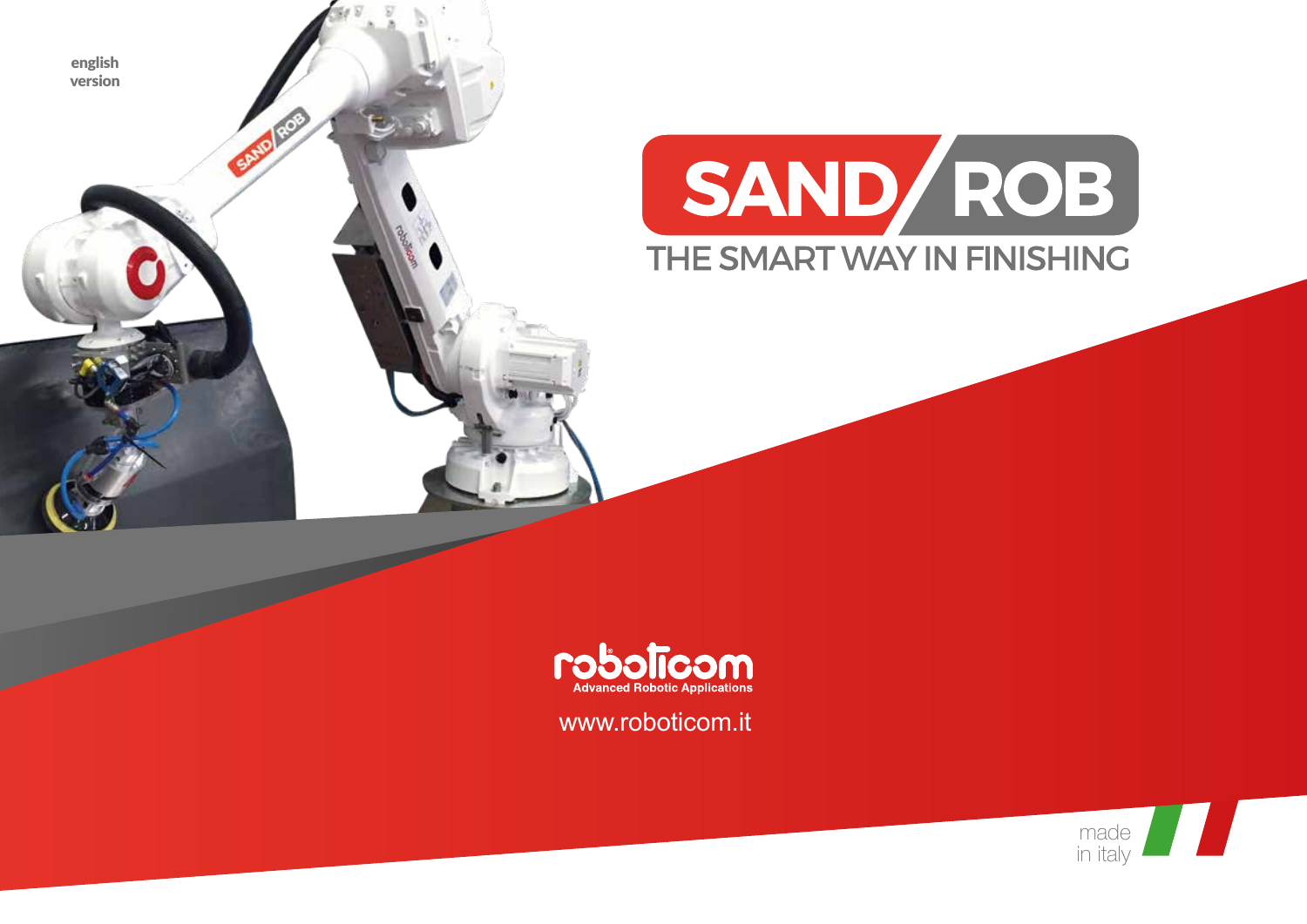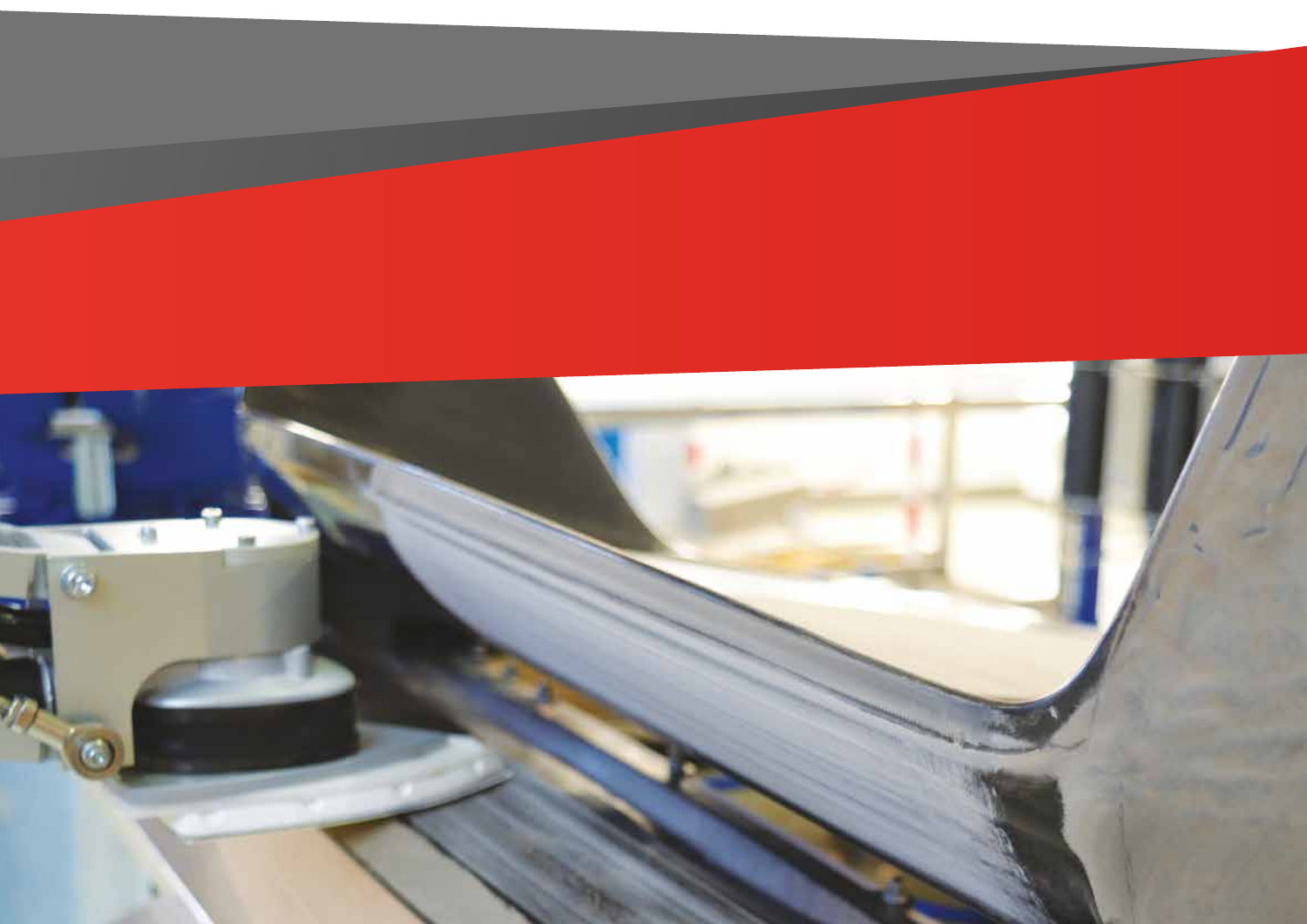**O N E S I N G L E M U L T I P U R P O S E S Y S T E M**  ABLE TO PERFORM THE OPERATIONS OF SANDING, POLISHING, TRIMMING AND DRILLING **COMPLEX SHAPED OBJECTS OF ANY SIZE**, WITH FULLY AUTOMATIC SWITCH FROM ONE FUNCTION TO ANOTHER.



#### **TREATABLE MATERIALS INDUSTRIES**





COMPOSITE MATERIALS, CARBON FIBER, GLASS FIBER, PLASTIC, METAL, SOLID SURFACE, WOOD, others



AUTOMOTIVE, AEROSPACE, TRANSPORTATION, SPORT EQUIPMENT, FURNITURE and more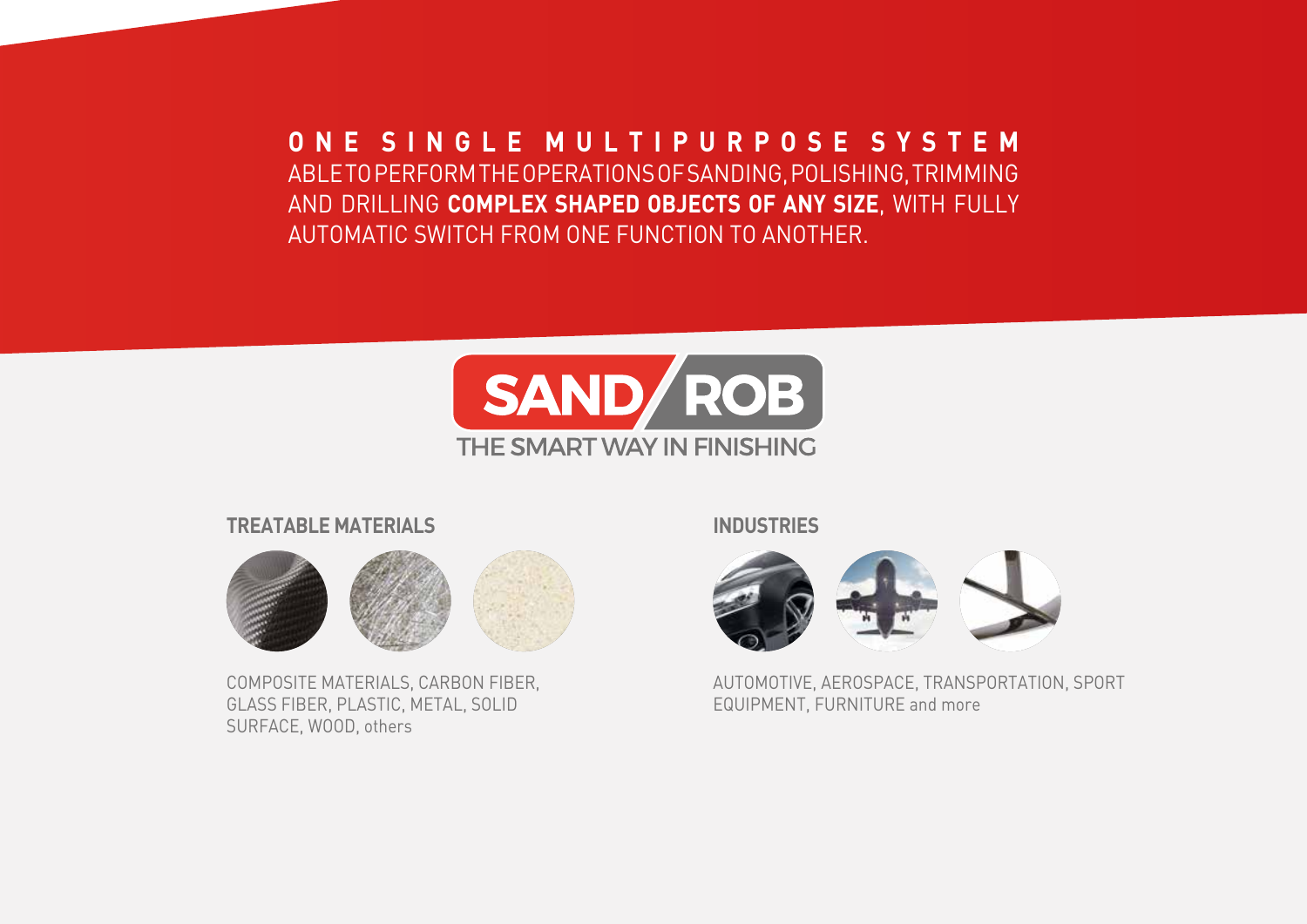

**SandRob brings benefits of robotics into manufacturing processes where high manual skills are usually required but working conditions are extremely strenuous, repetitive and dangerous for human health.**



SandRob is a concentrate of innovative technology, partially patented. The system is based on 6-axis anthropomorphic robot and it is equipped with a **technological package** and sophisticated devices:

- Selectable **end-effector** according to the process (rotating sander, random-orbital sander, shaped sander, polishing buffer, trimming router, waterjet cutting)
- **Patented automatic end-effector and sandpaper change systems**, with two stores
- Electronic **speed regulation** set by the software
- **Different finishing results on the same piece**, thanks to a compensation system that allows you to manage the force of the abrasive pressure on the surface
- **Automatic re-adaptation** of the sanding process with a sensor (touch probe or laser) according to possible variations of the shape
- **Dust extraction system**
- **Feeding system** (turn table, switching positioner, conveyor, etc.)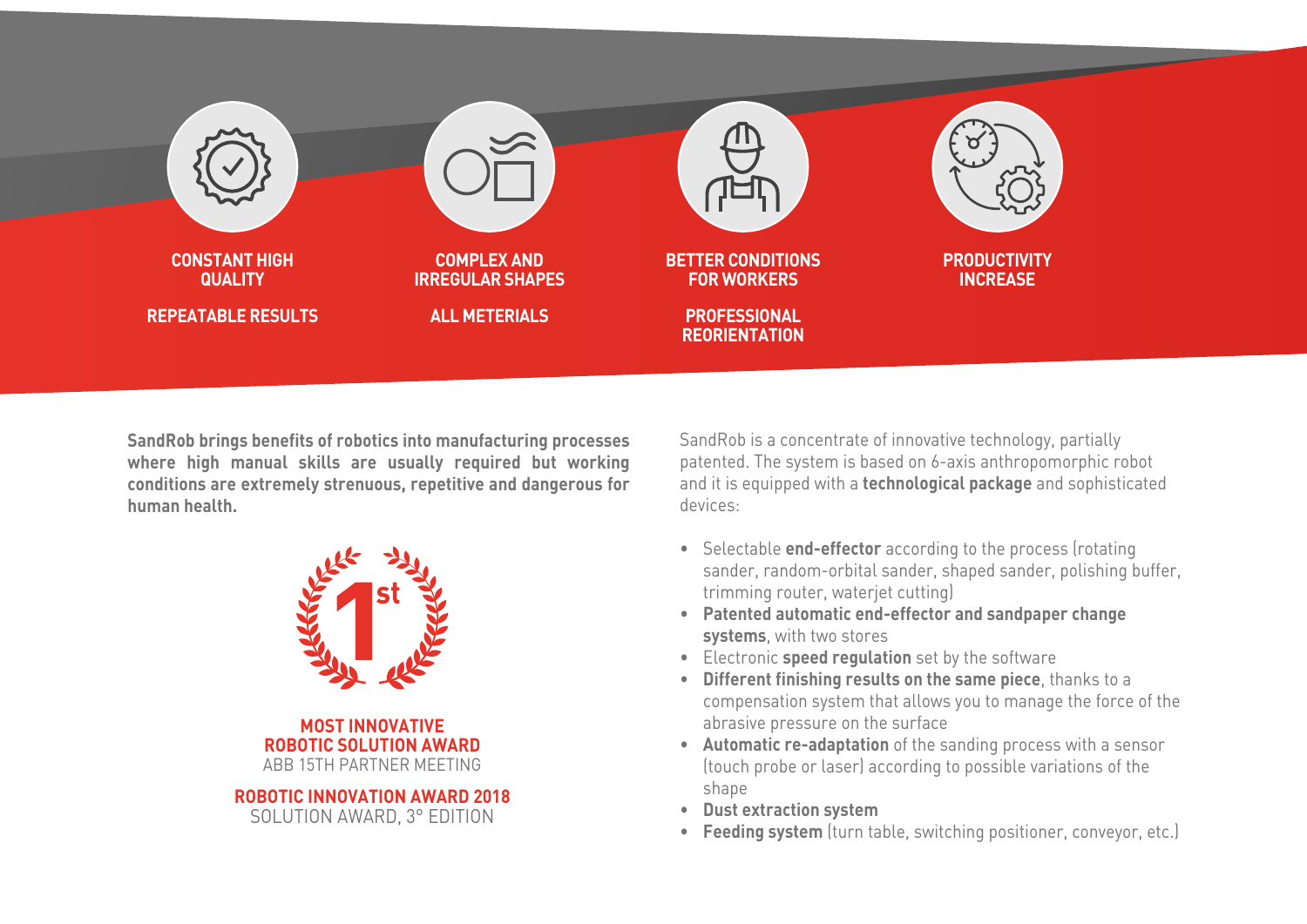# **PROGRAMMING SOFTWARE** ARPF  $\circledR$

ITS USER-FRIENDLINESS ENSURES FAST LEARNING AND SHORT START-UP TIME, WITH SPECIFIC FUNTIONS TO THE FIELD OF APPLICATION.

### **THE HEART OF ROBOTICOM SOLUTIONS**



The biggest challenge we faced was to make **robot programming within everybody's reach**, developing a software that could be the easiest and most powerful robot programming tool on the market.

ARPP® is a SINGLE SOFTWARE PLATFORM FOR ALL OF YOUR PROGRAMMING NEEDS that allows you to completely manage the robot without the use of any additional software. With its graphic user interface, you can control all processing parameters in a functional and easy way.





**The combination of a wide range of tools, developed for any kind of finishing operation, and their automated software management, represents the big added value that only ROBOTICOM can offer you.**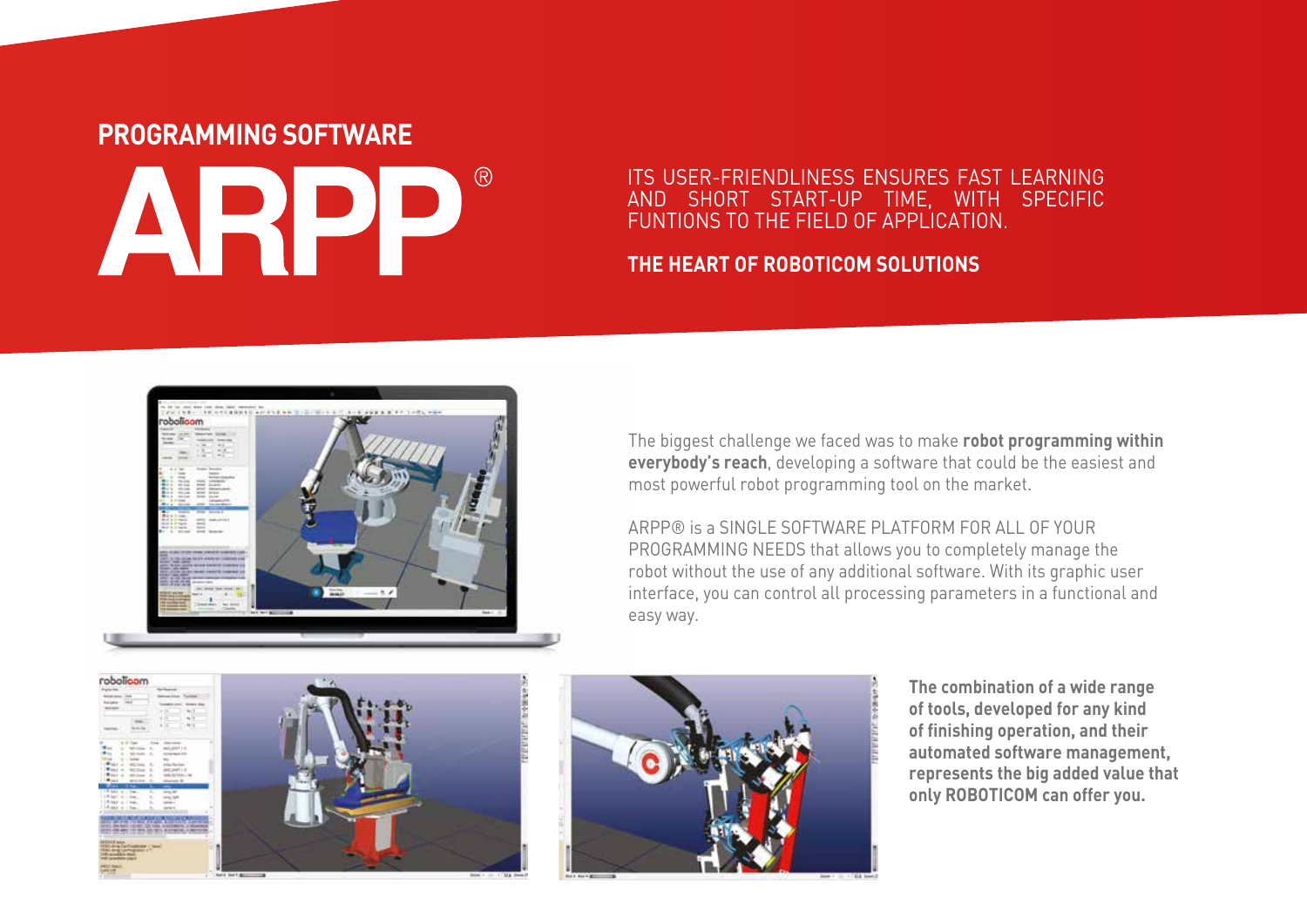### **SANDING AND POLISHING**

**Sanding** is a very delicate stage that requires the maximum precision and the greatest homogeneity of the final result. In this scenario, SandRob becomes the ideal partner for applications like:

- Processing plastic objects before painting
- Special finishing on solid surfaces of bathroom furniture
- Sanding composite material parts and objects

SandRob allows you to quickly obtain regular **polishing** results, meeting functional and esthetic needs, combining the use of different grit sandpapers and a polishing paste. The most common applications are:

- Polishing post-painted plastic parts
- Mirror polishing metal surfaces

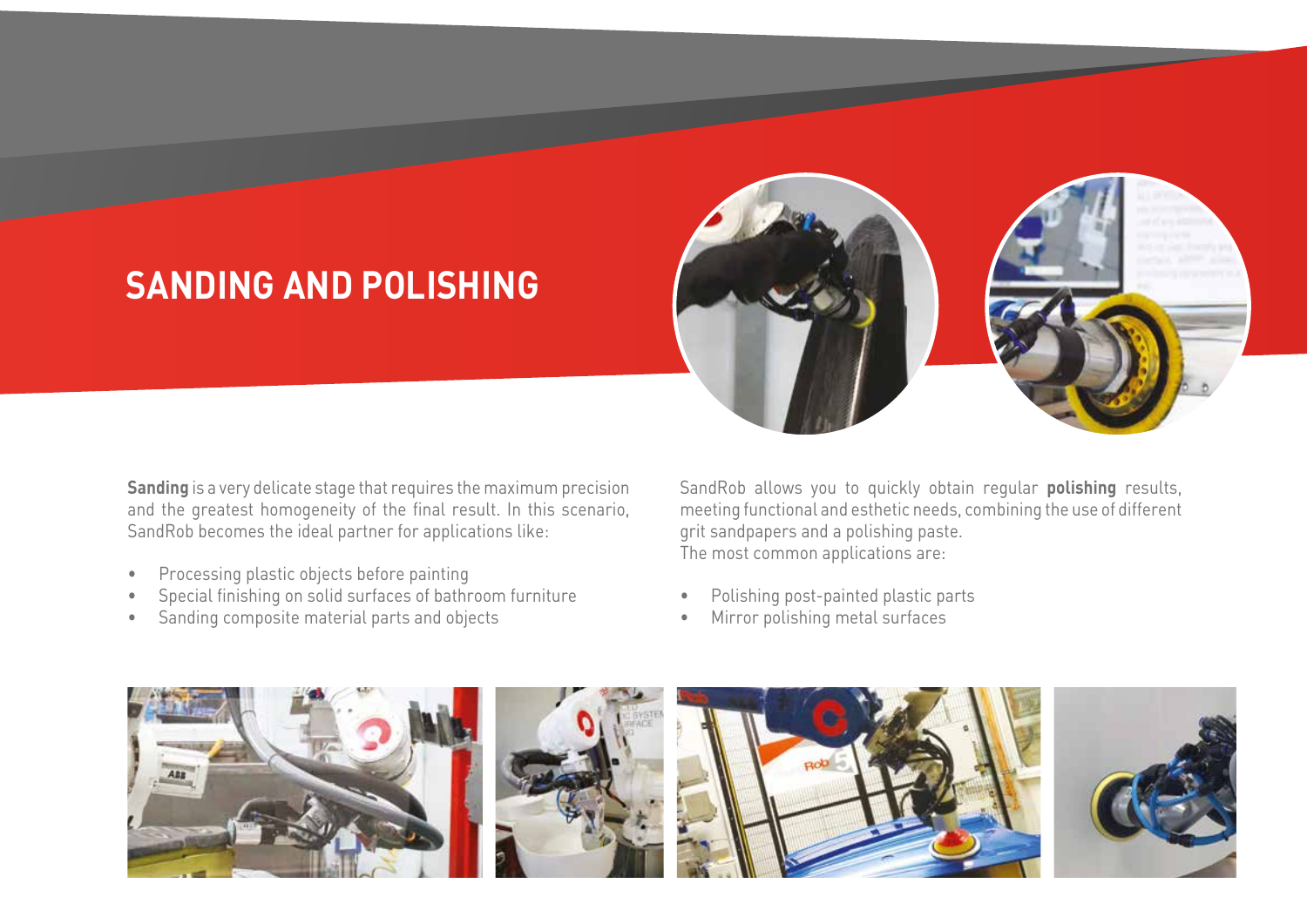## **TRIMMING AND DRILLING**

SandRob performs also the operations of **cutting, trimming and drilling** to manage the critical stages of contour cutting, removing burrs, drilling holes, opening slots, reaming, cutting and gluing panels.

Cutting is carried out with cutting bits or waterjet.





**CAND FROM**